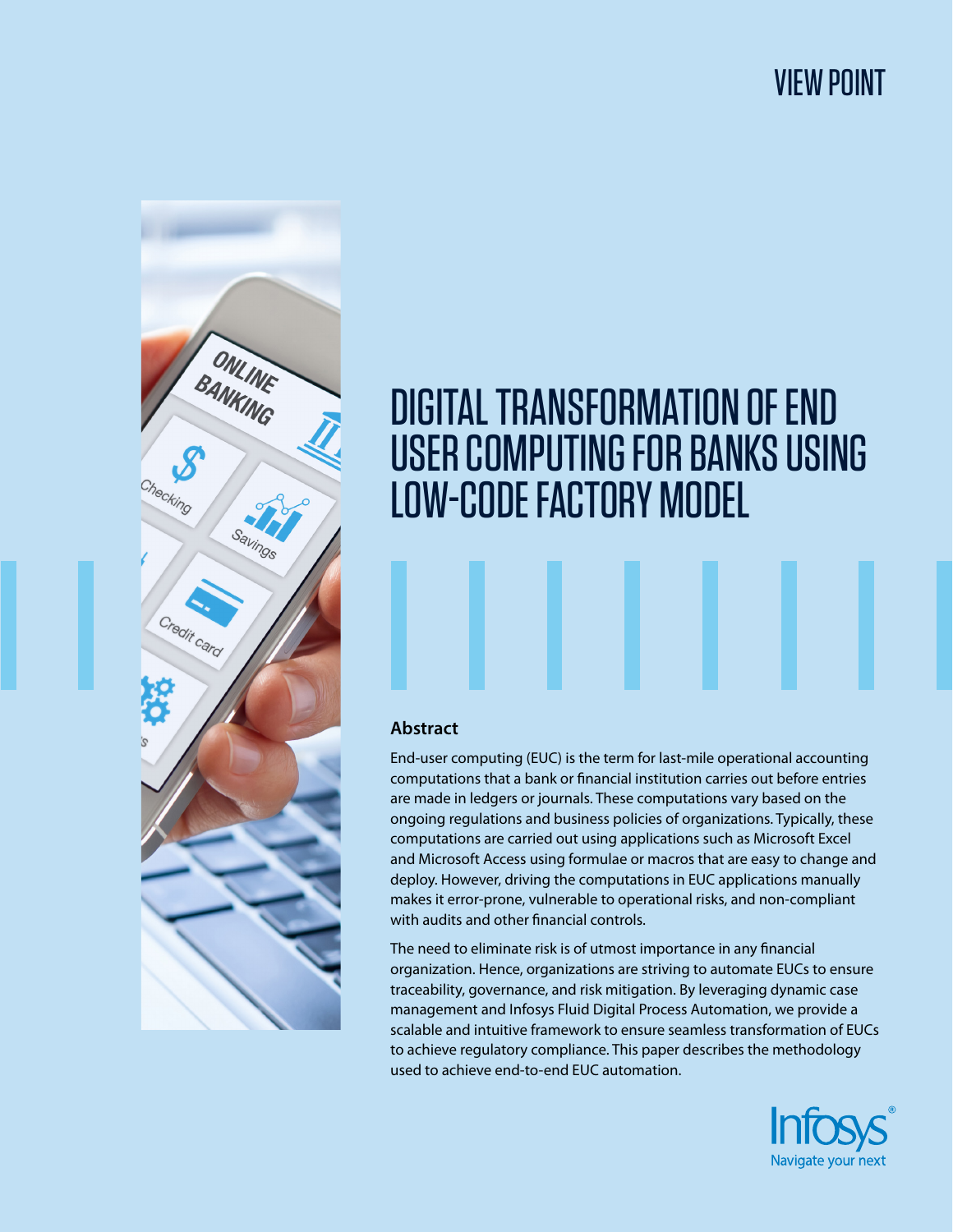## Usage of End-User Computing in Financial Services

An end-user computing (EUC) application is created and maintained by business users and embedded within business unit processes. These applications are not developed and managed in an environment that employs robust IT controls. In financial services, EUCs have been the primary solution for performing various operations where end users manage, update, and manipulate data at their disposal. Unlike SAP, Oracle, and other ERP applications that facilitate automated flow of transactions and data, EUCs allow business end users to quickly deploy solutions in response to shifting market and economic conditions. This results in unmanaged processes with lack of traceability leading to risks especially during audits.



Figure 1 – End-user computing usage in financial operation

These features make EUCs important to business structures, although they expose businesses to various operational risks. As EUCs are maintained and used by end users, they are not monitored and controlled extensively. For any financial application, robust controls are crucial to protect the business from operational risks. This is difficult to implement in EUCs

## Challenges Posed by End-User Computing

Large financial institutions depend on thousands of EUC applications, and more than a trillion dollars' worth of computations are carried out using EUCs each year. Dependance on manual maintenance and update of EUCs makes the task quite challenging with the consequence that efficiency is compromised.



Risk of sharing and

manually updating

of traceabil ity.

Security Risk

unsecured files with lack

L ack of Audit Trail

Absence of audit trail leads to Regula tory and complia nce violations.



#### Manual Error

Erroneous entries cause incorrect reporting and potential loss.

**Maintainability** 

**Governance** Heavy Governance makes it

Difficulty in maintenance and updates of macros and operating documents.

tedious and time consuming.

Some of the risks associated with EUCs include:

- Microsoft Excel files with large volumes of data are prone to crashing with the risk of data loss and the outcome highly prone to errors
- EUC applications that use Microsoft Excel macros cannot be comprehended or updated by average end users. Updates done on Microsoft Excel files are not standardized making the entire

Figure 2 – Risks associated with EUCs

process highly dependent on individual users who are subject matter experts

- There is lack of transparency and traceability because of which auditability and governance are at stake
- Policy management, enforcement, and reporting present an additional challenge for compliance teams because disparate teams of end users maintain EUCs

As per a report published in JD Supra in November 2020, the US Office of the Comptroller of the Currency (OCC) levied a \$400 million fine on an American-based bank for issues found in the institution's risk management and regulatory reporting practices, where EUCs featured heavily.

To avoid the risk of penalty resulting from non-compliance with regulatory bodies, there is an urgent need to remediate all banking operations that are primarily dependent on EUCs.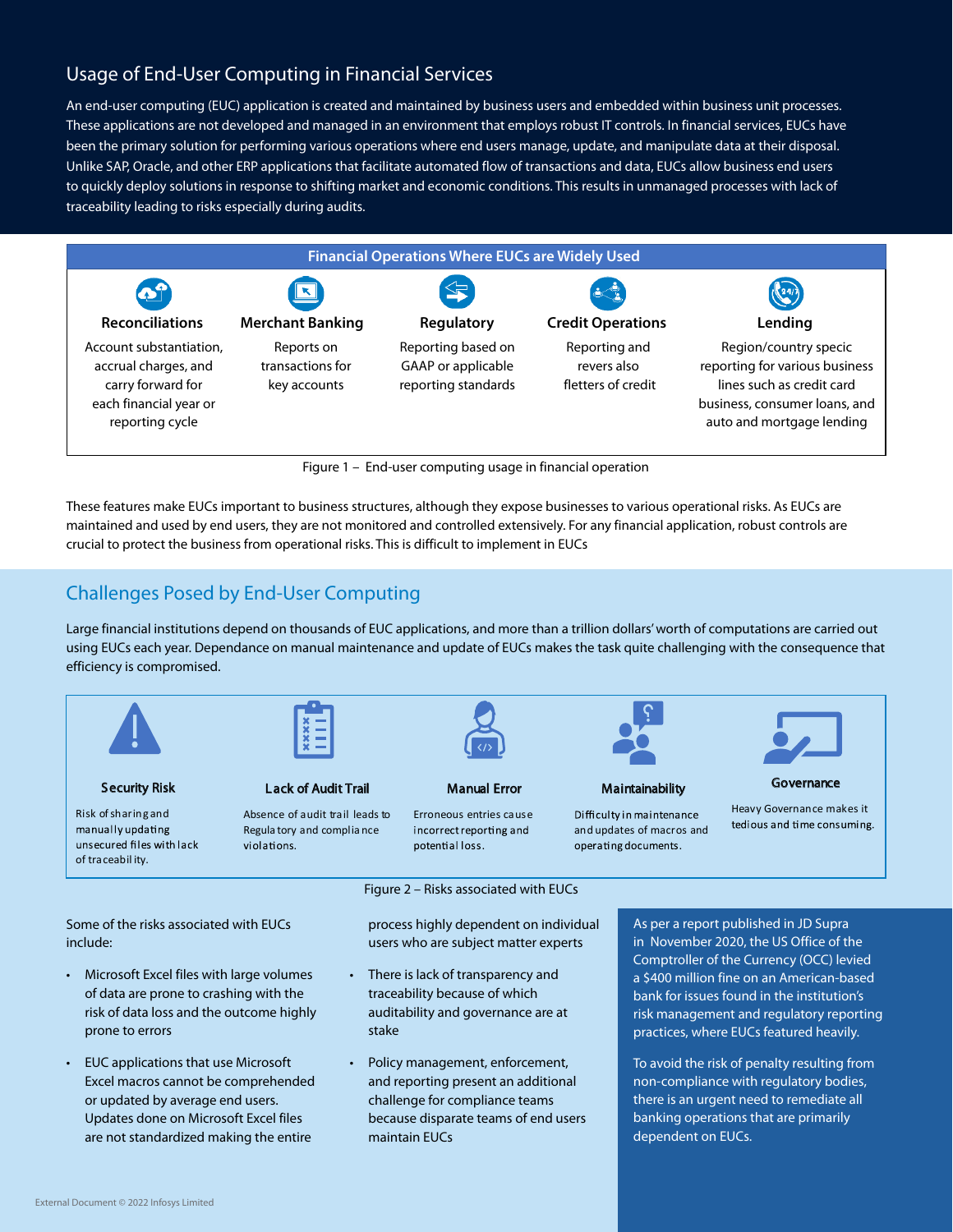## Low-Code Factory Model Using Infosys Digital Process Automation

The EUC remediation process is an example of 'wide application', meaning this involves high volume low complexity applications that must be remediated with quick turnaround. Since the complexity of the applications is relatively low, we recommend a factory model that looks at groups of computations and remediates all EUCs within a single platform rather than treating each application as a separate one.

Leveraging digital fluidity, Infosys Digital Process Automation (DPA) practice provides a conceptual framework called the low-code factory approach for EUC remediation by harnessing the capabilities of low-code platforms. Infosys Fluid Digital Process Automation, our core differentiator, combines synergistic digital capabilities to deliver perceptive experiences and build responsive business value chains to deliver solution-driven automated results with rapid increase in accuracy and speed. This maximizes the benefits of eliminating manual processes with straight-through processing, rule-based decisioning, and hyper-automating manual interventions.

The low-code factory approach is analogous to a large manufacturing plant building huge consignments of products on an assembly line. In this approach, instead of initiating the program by remediation of each computation, we invest in building an effective case

management layer to orchestrate the remediation just like an assembly line in a factory. Once the case management layer is built, the computation operations are grouped and held together through this case management layer.

The computation operations for EUC remediation are typically formulae or macro-driven operations. In Business Process Management and case management terminology, these are groups of business rules combined in different structures to visualize the final computation. The central orchestration layer holds the assembling of the operations and acts as the glue in the remediation process.



Figure 3 - Remediation through a Low-Code Factory Model

## Components of the Low-Code Factory Model

The following components play a vital role in building the low-code factory for EUC remediation:

- **Case Work Type Orchestration:** Orchestration of the business workflow, storage, and maintenance of data at a large-scale capacity for various business processes
- **Workflow:** This automates the manual steps of the end user computing process in a structured manner to arrive at the target business outcome
- **Business Rules:** Formulation and application of business logic for decisioning at various stages of the workflow
- **Escalations and Exceptions:** Controls implemented for handling issues such as process delays, missed deadlines, user unavailability, or re-assignments
- **Robotic Process Automation:** RPA helps the business reconcile the data and automate routine Microsoft Excel operations in the end user computing process
- **Integrations:** Out of the box connectors using REST/SOAP protocol from the lowcode factory to the transactional systems and databases
- **Financial Computational Logic:** The business logic of the EUCs defined by a sequential set of Microsoft Excel operations that can reside inside or outside the low-code factory layer
- **Enterprise Service Bus (ESB) Layer:**  Integrations to the upstream and downstream systems and interfaces